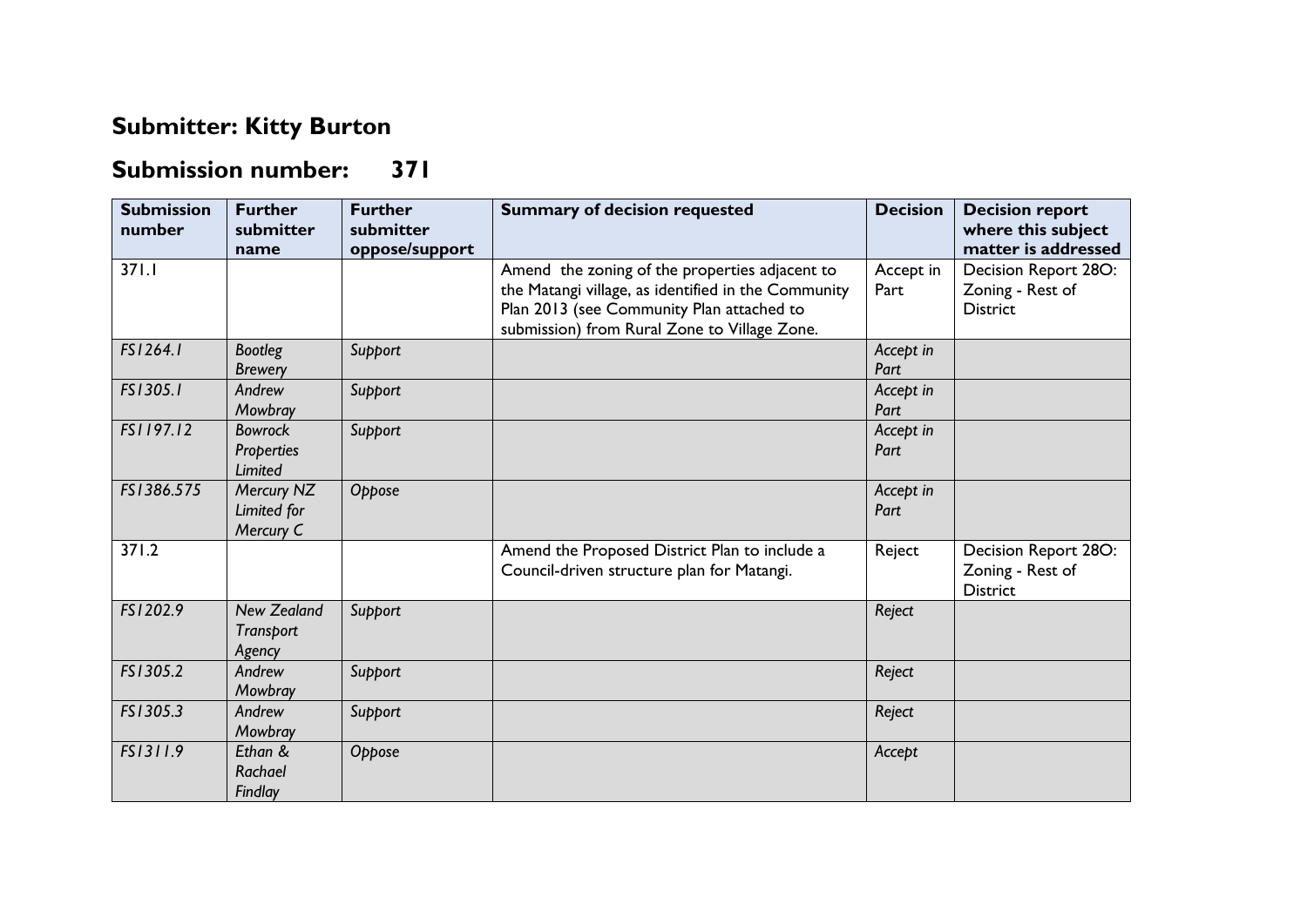| <b>Submission</b><br>number | <b>Further</b><br>submitter            | <b>Further</b><br>submitter | <b>Summary of decision requested</b>                                                                                                                                                              | <b>Decision</b> | <b>Decision report</b><br>where this subject                |
|-----------------------------|----------------------------------------|-----------------------------|---------------------------------------------------------------------------------------------------------------------------------------------------------------------------------------------------|-----------------|-------------------------------------------------------------|
|                             | name                                   | oppose/support              |                                                                                                                                                                                                   |                 | matter is addressed                                         |
| 371.3                       |                                        |                             | Request that Matangi reticulated infrastructure<br>issues are resolved or investigated further by<br>council.                                                                                     | Reject          | Decision Report 32:<br><b>Miscellaneous Matters</b>         |
| FS1305.4                    | Andrew<br>Mowbray                      | Support                     |                                                                                                                                                                                                   | Reject          |                                                             |
| FS1311.10                   | Ethan &<br>Rachael<br>Findlay          | Support                     |                                                                                                                                                                                                   | Reject          |                                                             |
| 371.4                       |                                        |                             | Add a new restricted discretionary rule (RD1 (c))<br>for reticulated service lots of 1000m2 for Matangi<br>within the Village Zone.                                                               | Reject          | Decision Report 28O:<br>Zoning - Rest of<br><b>District</b> |
| FS1305.5                    | Andrew<br>Mowbray                      | Support                     |                                                                                                                                                                                                   | Reject          |                                                             |
| 371.5                       |                                        |                             | Add within the Village Zone overlay in Matangi, the<br>provision of reticulated infrastructure, footpaths,<br>cycleways, other healthy exercise options and<br>public transport links in Matangi. | Reject          | Decision Report 13:<br>Infrastructure                       |
| FS1305.6                    | Andrew<br>Mowbray                      | Support                     |                                                                                                                                                                                                   | Reject          |                                                             |
| FS1386.576                  | Mercury NZ<br>Limited for<br>Mercury C | Oppose                      |                                                                                                                                                                                                   | Accept          |                                                             |
| 371.6                       |                                        |                             | Retain the existing rail corridor in Matangi.                                                                                                                                                     | Accept          | Decision Report 32:<br><b>Miscellaneous Matters</b>         |
| FS1305.7                    | Andrew<br>Mowbray                      | Support                     |                                                                                                                                                                                                   | Accept          |                                                             |
| 371.7                       |                                        |                             | Add a density target of 8-10 households per<br>hectare for Greenfield development in serviced<br>Waikato District rural Villages and specifically<br>Matangi.                                     | Reject          | Decision Report 5:<br><b>Strategic Directions</b>           |